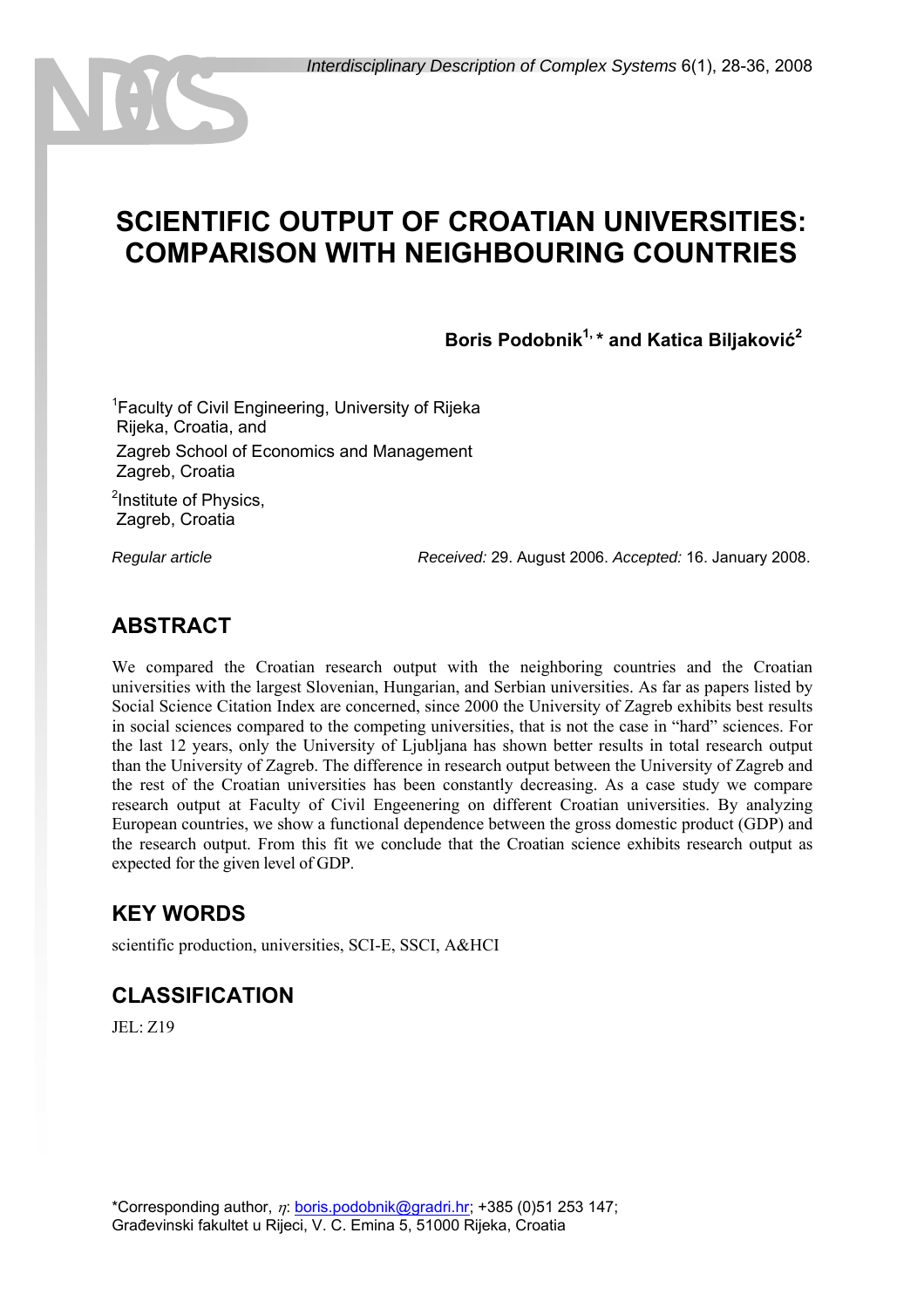## **INTRODUCTION**

Various analyses of scientific output have been performed in order to identify research excellence among universities and scientific institutions. In 2003, the academic ranking made by the Shangai Jiao Tong University yielded a list of the 500 most prestigious universities [1]. Several criteria of educational or research performance were used, including alumni and staff winning Nobel Prizes, highly cited researchers, papers published in highly ranked journals Nature and Science, papers listed in Science Citation Index – Expanded and per capita academic performance of an institution. In the 2003 ranking, there were no universities from Croatia, but there were some universities from South East Europe, namely, two Hungarian, the University of Szeged and the Eötvös Loránd University, and one Slovenian, the University of Ljubljana [1]. According to the 2005 ranking by the same University, both Hungarian universities maintained their positions among the best 500 universities, however the University of Ljubljana was not listed.

A few studies on the general productivity and citations of Croatian scientists have been published based both on national database and ISI databases [2-6]. These studies have revealed that the overall productivity of Croatian scientists were beyond the average productivity in the world. Also, it has been shown that the productivity of Croatian scientists in "soft" sciences was well below the productivity of their colleagues working in "hard" sciences [2]. By "hard" sciences we generally mean those sciences predominantly related to journals listed by the Science Citation Index - Expanded (SCI), while by "soft" sciences we mean all sciences related to journals listed by either the Social Science Citation Index (SSCI) or Arts & Humanities Citation Index (A&HCI).

## **METHODS**

Motivated by the academic ranking performed on yearly basis by the Shangai Jiao Tong University where the University of Zagreb is constantly missing, in the paper we compare the research output of the University of Zagreb with the research output of the universities which were on the ranking list in 2003, namely, the University of Ljubljana, the University of Szeged, and the Eötvös Loránd University (Budapest). We also present the research output of the University of Belgrade, the University of Maribor, and the University of Trieste, as the closest Italian University. Two Hungarian and two Slovenian universities are chosen in order to assess whether the scientific policies in those countries go towards centralization or decentralization. In searching for the papers, we use the WoS (Web of Science), where journals are ascribed the Science Citation Index-Expanded (SCI), the Social Science Citation Index (SSCI), or Arts & Humanities Citation Index (A&HCI) depending whether they publish papers related to natural, biomedicine and technical discipline (SCI), sociology and economics (SSCI), or art and humanistic discipline (A&HCI).

For the period 1994-2005, we perform the analysis to assess the research output of scientists working at four Croatian universities (Zagreb, Rijeka, Split, and Osijek). Due to small scientific output at the University of Zadar and the University of Dubrovnik these two universities are not included in the analysis. In cases where a paper is written by many authors working on different universities, the paper is ascribed to each university. Generally, the numbers presented in the paper are something smaller than the real ones. That is because some authors use their own address and some use the name of the faculty in Croatian instead of English. Also, different names are used for the same university (the University of Osijek and J. J. Strossmayer University).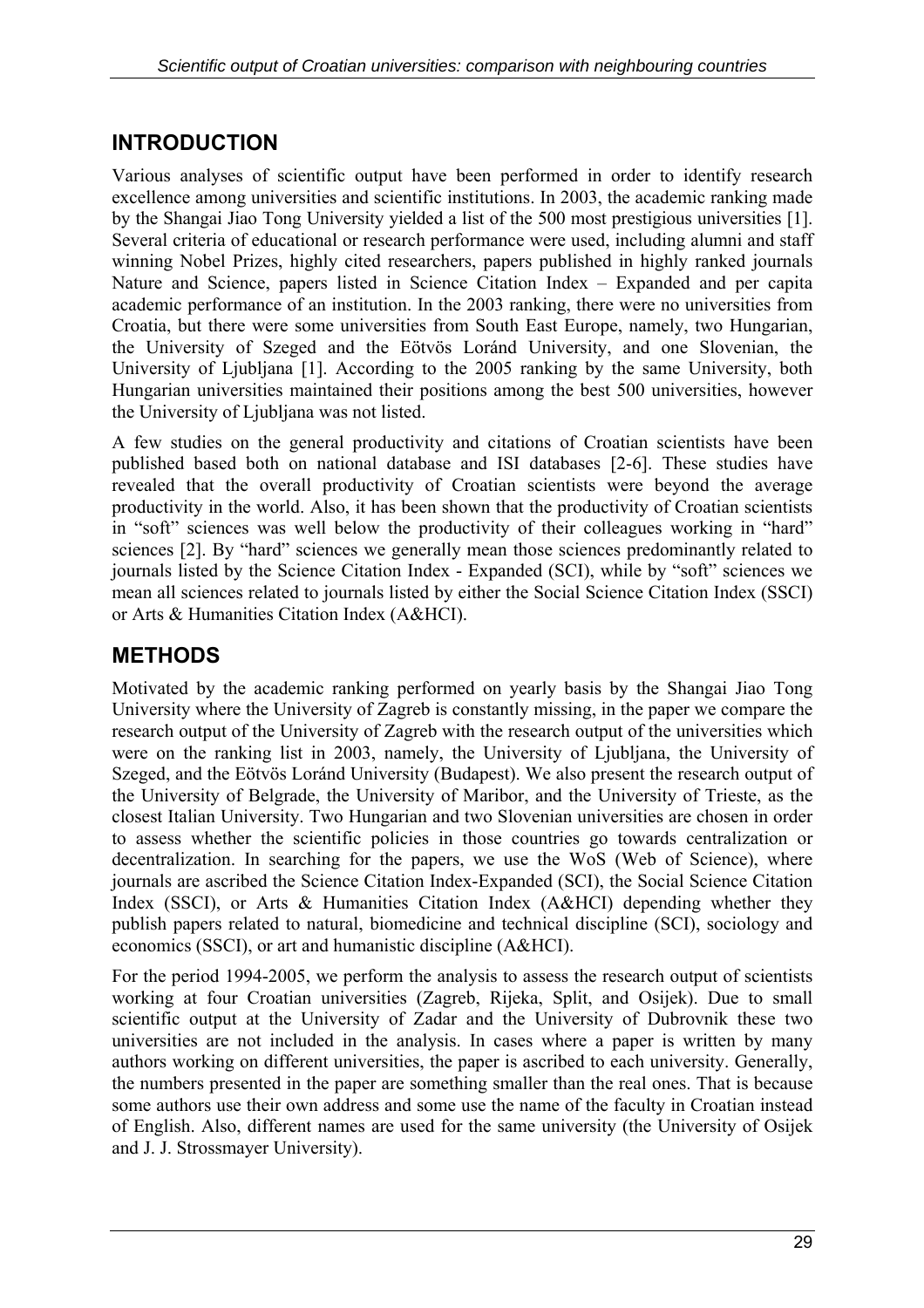## **RESULTS**

Recently, Jokić et al published a paper where, for the period 1996-2004, the authors analyzed the research output of Croatian scientists working in "hard" sciences [6]. Motivated by their result we raise the question whether Croatian science grows towards centralization or decentralization, how Croatian universities compare with those in the closest neighborhood, and how the Croatian science as the whole compares with the neighboring countries.

## **SCIENTIFIC OUTPUT OF CROATIAN UNIVERSITIES FROM 1994 TO 2005**

In order to find some tendencies, precisely whether the difference between the University of Zagreb and the rest of Croatian universities is increasing or decreasing in time, for both "hard" and "soft" sciences, in Table 1 we report the total number of papers published by scientists at four largest Croatian universities, where in brackets we put the number of papers published in social sciences (according to SSCI) and humaninistic sciences (according to A&HCI). From the results exposed, we find that for the period analyzed the University of Zagreb increased the number of papers something more than two times, while the University of Split, the University of Rijeka, and the University of Osijek increased their research output for approximately five, six and ten times, respectively. In Table 1 and more clearly in Fig. 1, we see that the relative difference between the University of Zagreb compared to the rest of the Croatian universities analyzed is gradually decreasing. While in 1994 the total number of papers with address of the University of Zagreb was more than eight times larger than the total number of papers published by any of the other three mayor regional Croatian universities, in 2005 the University of Zagreb had about three times more papers than all regional univeristies together.

**Table 1.** Scientific output for four largest Croatian universities. We put the total number of papers published in journals listed by SCI-Expanded, SSCI, and A&HCI ("hard" and "soft" sciences together). In brackets are shown the number of papers published in journals listed in SSCI and A&HCI, respectively. The total number of papers with address of the University of Zagreb compared to the number of papers with the regional universities' addresses is gradually decreasing.

| Year | University of |              |               |           |                             |  |  |
|------|---------------|--------------|---------------|-----------|-----------------------------|--|--|
|      | <b>Zagreb</b> | <b>Split</b> | <b>Rijeka</b> | Osijek    | Split, Rijeka<br>and Osijek |  |  |
| 1994 | 402(32, 6)    | 23(1, 0)     | 16(1, 0)      | 8(0, 0)   | 47(2, 0)                    |  |  |
| 1995 | 462(38, 9)    | 28(2, 0)     | 24(0, 0)      | 14(0, 0)  | 66(2, 0)                    |  |  |
| 1996 | 496 (39, 2)   | 28(2, 0)     | 26(6, 1)      | 12(0, 0)  | 66(8, 1)                    |  |  |
| 1997 | 527(51, 7)    | 10(2, 0)     | 39(5, 0)      | 16(1, 0)  | 65(6, 0)                    |  |  |
| 1998 | 510(39, 5)    | 40(0, 0)     | 45(5, 0)      | 25(2, 0)  | 110(7, 0)                   |  |  |
| 1999 | 572(61, 3)    | 38(2, 0)     | 48(6, 0)      | 31(1, 0)  | 117(9, 0)                   |  |  |
| 2000 | 582 (68, 7)   | 57(3, 0)     | 43 $(7, 0)$   | 39(2, 0)  | 139(12, 0)                  |  |  |
| 2001 | 639 (65, 21)  | 58 $(6, 0)$  | 68(12, 0)     | 32(3, 0)  | 158(21, 0)                  |  |  |
| 2002 | 613(47, 3)    | 59(10, 0)    | 67(14, 2)     | 29(2, 1)  | 155(26, 3)                  |  |  |
| 2003 | 739 (87, 4)   | 71(19, 0)    | 56(15, 0)     | 56(9, 0)  | 183(43, 0)                  |  |  |
| 2004 | 763(86, 2)    | 79(7, 0)     | 82(19, 0)     | 61(9, 0)  | 222(35, 0)                  |  |  |
| 2005 | 875 (98, 5)   | 112(14, 0)   | 100(18, 2)    | 80(12, 0) | 292(44, 2)                  |  |  |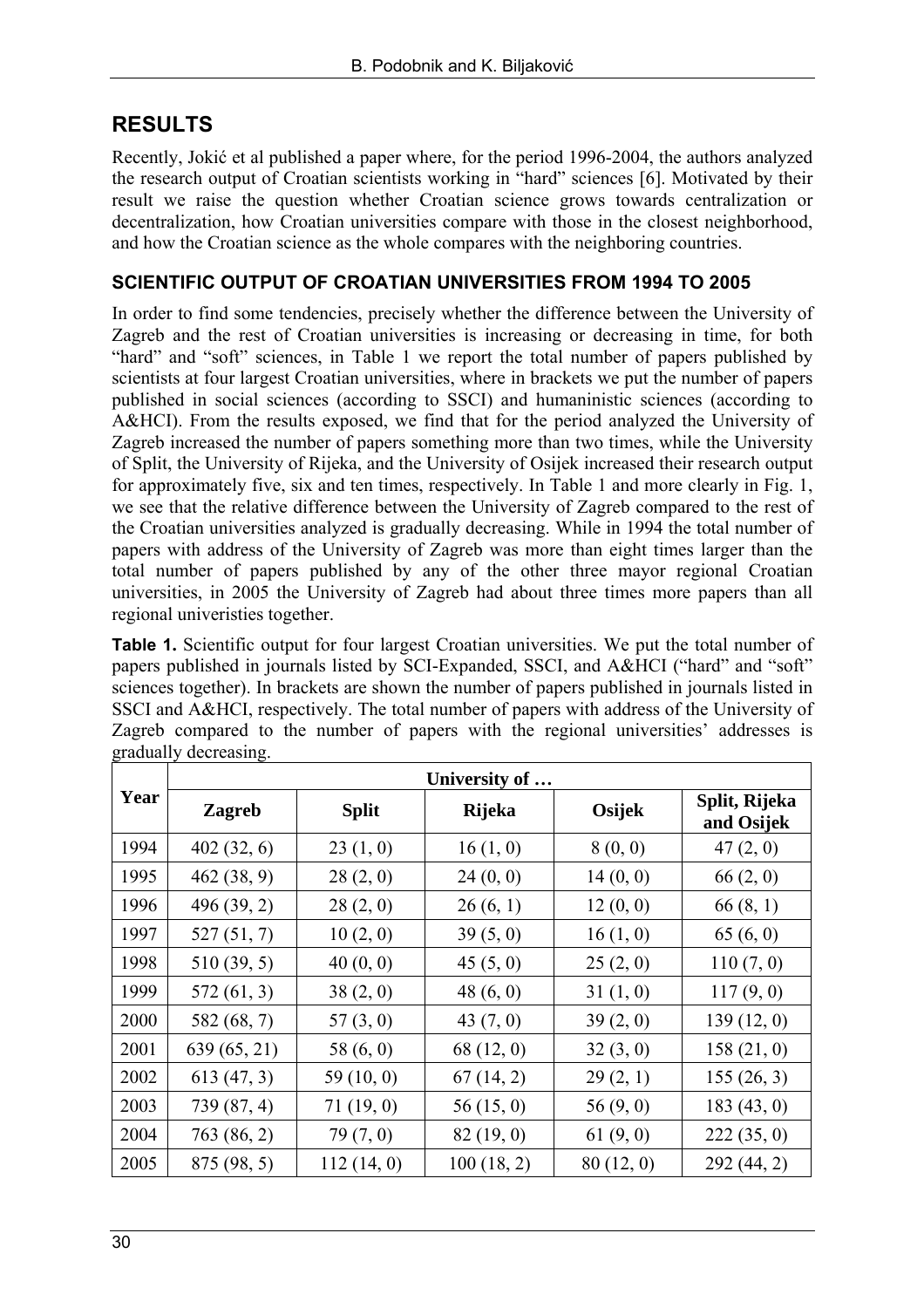

**Figure 1.** Ratio dened as reserach output of University of Zagreb vs. the rest of the Croatian universities varies from 8:1 to 3:1, with crossover after 1997. We show linear-log plot.

Table 1 shows that on average the difference between the University of Zagreb and the other Croatian universities has been decreasing in time if only "social" sciences are concerned (see the first numbers in the brackets). Table 1 reveals the crossover in the ratio of the research output between the University of Zagreb and all other regional universities in 1997, just after the Independence War taking place in Croatia till August of 1995. We find that from the total number of papers with address of the University of Zagreb approximately every ninth paper is published in "soft" sciences (results in brackets), where for the rest of Croatian universities, the percentage of papers published in "soft" sciences is even something higher. As a well-known result, from Table 1 is evident that the research output in "hard" sciences is much higher than in "soft" sciences. As a comparison Table 2 shows, for the year 2005, that even for the largest world universities the research output is much higher in "hard" sciences than in "soft" sciences.

**Table 2.** Scientific output for three famous world universities in the year 2005. We put the total number of papers listed by SCI-Expanded together with the number of papers published in journals listed in SSCI and A&HCI.

| <b>Harvard</b> | Cambridge | Oxford |
|----------------|-----------|--------|
| 388            | $7028$ .  | 909)   |
| 14569          | ١h        | 6628   |

#### **COMPARISON WITH UNIVERSITIES IN NEIGHBORING COUNTRIES**

Next we analyze how the research output of Croatian universities changes compared to those of universities in the neighboring countries. First, from Table 3 we note that if only total number of papers is relevant for evaluation of university ranking, on average the University of Zagreb exhibit worse results only from the University of Ljubljana and the University of Trieste. We find that for each year analyzed the Croatian major university published less papers than the major Slovenian university. That is partially due to the IndependenceWar. Nevertheless, if only social sciences are concerned, in comparison to the University of Ljubljana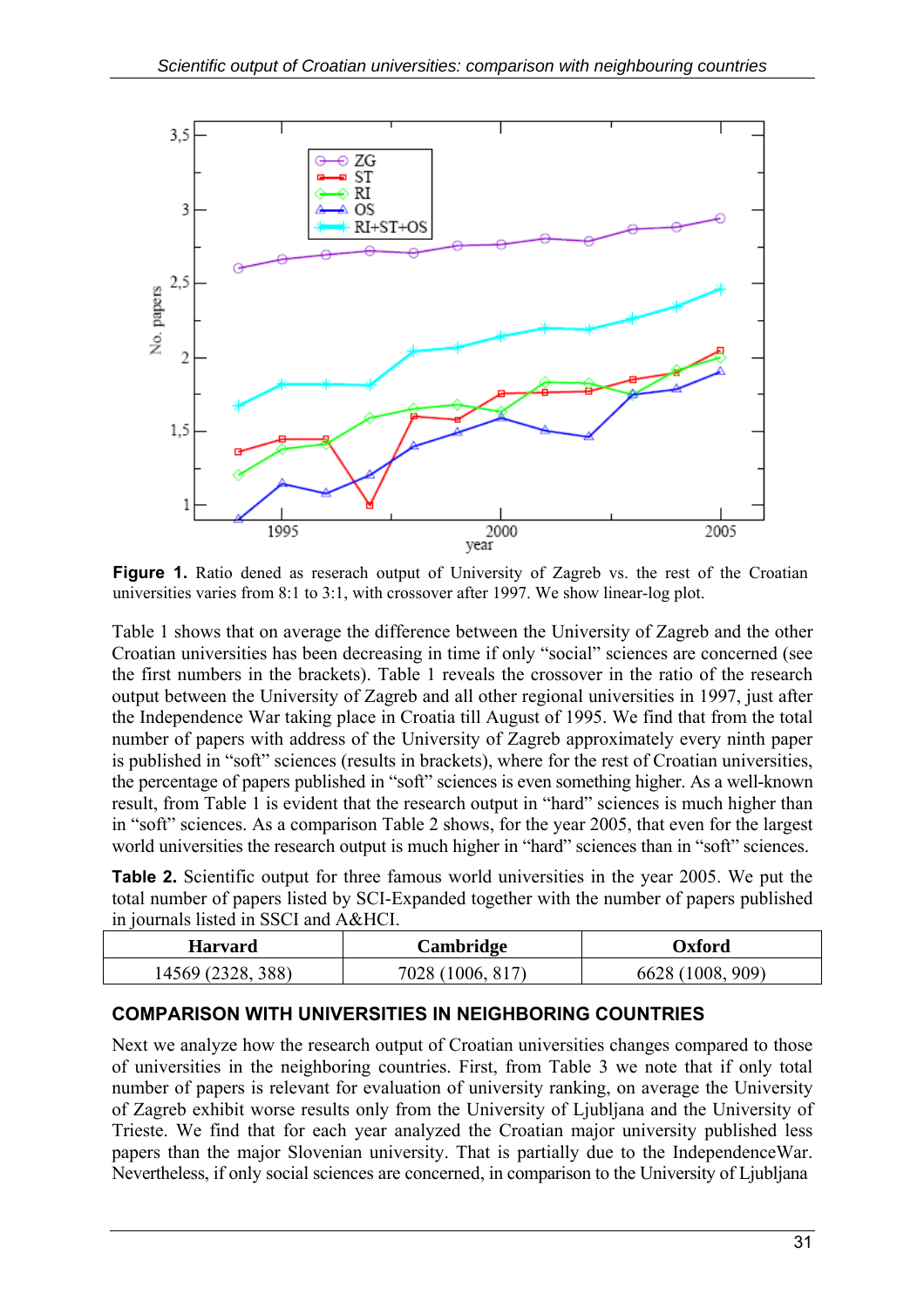| Year | Univ. of<br><b>Zagreb</b> | Univ. of<br><b>Szeged</b> | Eötvös<br>Loránd<br>Univ. | Univ. of<br>Ljubljana | Univ. of<br><b>Maribor</b> | Univ. of<br><b>Trieste</b> | Univ. of<br><b>Belgrade</b> |
|------|---------------------------|---------------------------|---------------------------|-----------------------|----------------------------|----------------------------|-----------------------------|
| 1994 | 402(32, 6)                |                           | 350                       | 468                   | 59                         | 443                        | 320                         |
| 1995 | 462(38, 9)                |                           | 436                       | 543                   | 100                        | 519                        | 358                         |
| 1996 | 496(39,2)                 | 25                        | 472                       | 550                   | 106                        | 588                        | 439                         |
| 1997 | 527(51,7)                 | 25                        | 472                       | 654                   | 106                        | 588                        | 417                         |
| 1998 | 510(39, 5)                | 43                        | 484                       | 640                   | 129                        | 620                        | 543                         |
| 1999 | 572(61, 3)                | 53                        | 534                       | 776                   | 112                        | 679                        | 465                         |
| 2000 | 582(68,7)                 | 227(3,0)                  | 542(12, 12)               | 892 (39, 11)          | 162(7, 1)                  | 733(49, 9)                 | 420(21, 5)                  |
| 2001 | 639(65,21)                | 500(13, 9)                | 567(30, 14)               | 891 (62, 9)           | 181(15,3)                  | 758(53,23)                 | 389(15,6)                   |
| 2002 | 613(47,3)                 | 578 (16, 8)               | 586(26, 13)               | 911(53, 13)           | 228(13, 1)                 | 771 (52, 9)                | 428(20, 5)                  |
| 2003 | 739(87, 4)                | 635(14, 4)                | 594 (29, 9)               | 1045(57, 16)          | 276(20, 1)                 | 856(69,7)                  | 485(16, 1)                  |
| 2004 | 763(86,2)                 | 690(16, 7)                | 609(25, 10)               | 973(41, 10)           | 273(26, 1)                 | 784 (37, 10)               | 595(28, 3)                  |
| 2005 | 875(98, 5)                | 783 (26, 10)              | 718(34, 10)               | 1306 (98, 13)         | 346(29, 1)                 | 951(67, 13)                | 730(28, 1)                  |
| 2006 | 610                       | 451                       | 448                       | 743                   | 187                        | 566                        | 534                         |

**Table 3.** Scientific output of the University of Zagreb compared with two Hungarian, two Slovenian, one Italian and one Serbian university. Data for 2006 collected till 1 September.

the University of Zagreb exhibits better results. We also find that for the period from 2000 to 2005 the University of Zagreb published more papers in social sciences than any other university reported in Table 3.

Combining the results reported in Table 1 and Table 3, we find that in Slovenia the ratio between the total number of papers with address of the University of Ljubljana and the number of papers of the University of Maribor is approximately equal to the equivalent ratio calculated for the University of Zagreb in comparison to the rest of the Croatian universities. We note that in opposite to Croatia and Slovenia where the largest university is in the capital, in Hungary decentralization in science is more highlighted and the university with the largest research output is not located in Budapest but in Szeged [see Table 3 and Ref. 1].

**Table 4.** Scientific output for Croatia and three neighboring countries.Data for 2006 collected till 1 September.

| Year | Croatia | <b>Slovenia</b> | <b>Hungary</b> | Serbia &<br><b>Montenegr</b> |
|------|---------|-----------------|----------------|------------------------------|
| 1994 | 851     | 771             | 3308           | 850                          |
| 1995 | 1060    | 917             | 3666           | 906                          |
| 1996 | 1117    | 973             | 3755           | 1284                         |
| 1997 | 1186    | 1182            | 4054           | 1081                         |
| 1998 | 1211    | 1162            | 4630           | 1562                         |
| 1999 | 1418    | 1385            | 4616           | 1344                         |
| 2000 | 1412    | 1719            | 4856           | 1156                         |
| 2001 | 1504    | 1745            | 5027           | 1222                         |
| 2002 | 1407    | 1750            | 4796           | 1194                         |
| 2003 | 1811    | 2045            | 5419           | 1456                         |
| 2004 | 1793    | 1932            | 5279           | 1671                         |
| 2005 | 2167    | 2523            | 6400           | 2248                         |
| 2006 | 1538    | 1460            | 3951           | 1228                         |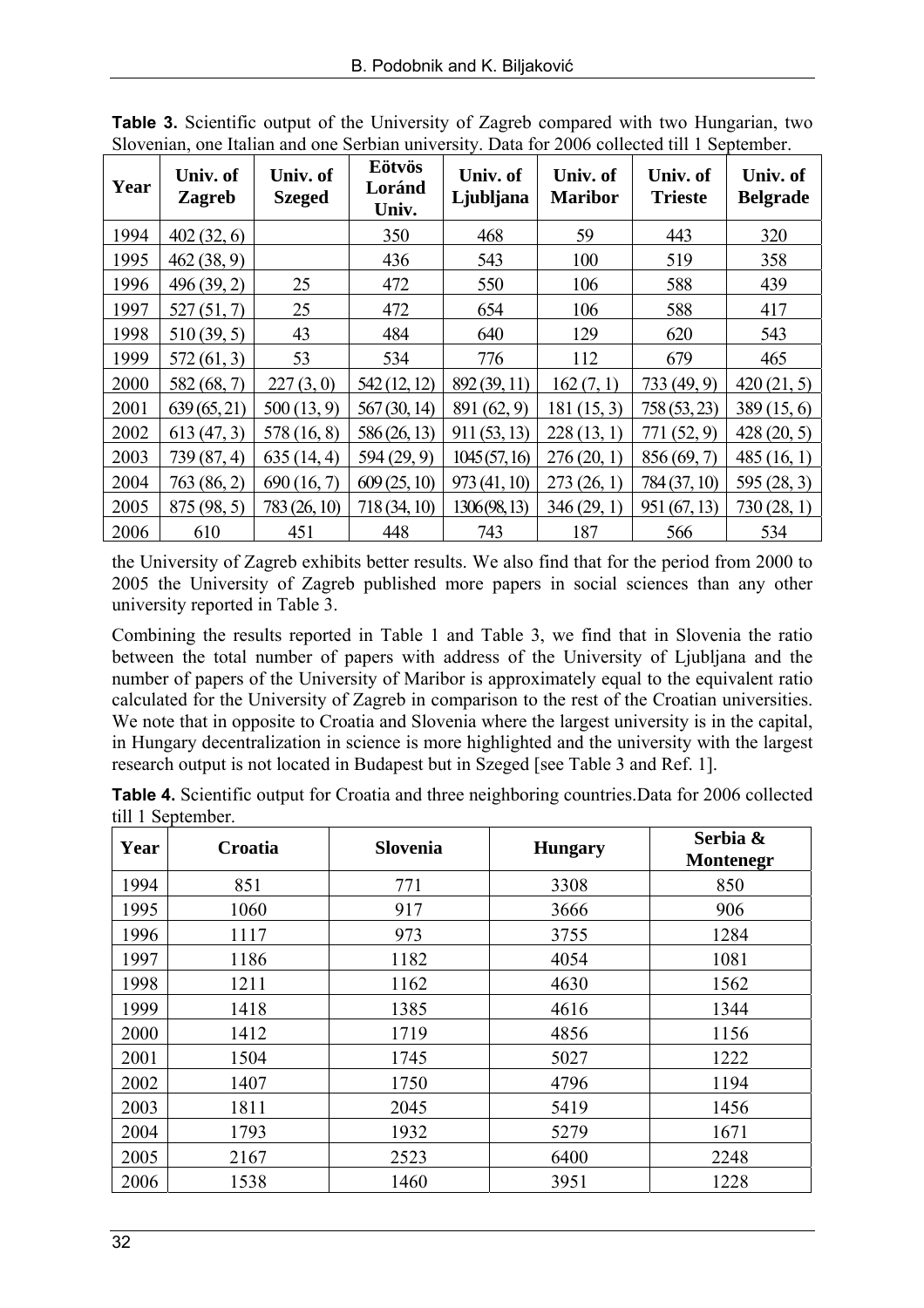Now we raise the question how the total Croatian research output changes in time compared to the output of neighboring competing countries. From Table 4 and Fig. 2 we find that for the period of 12 years the total Croatian research output increased approximately 2,5 times, similarly as the Serbian research output. For the same period, Hungarian research output increased less than two times, while the Slovenian increased more than three times.

Note that Croatia, Slovenia and Serbia are similar countries as GDP is concerned. Approximately, Slovenia has two times larger GDP per capita than Croatia, but has two times smaller population. Similarly, Serbia has two times larger population than Croatia, but has two times smaller GDP per capita than Croatia. Note that the Croatian output according to Table 4 is currently higher than the Slovenian research output.



**Figure 2.** Scientific output of first neighbours.

### **RELATIONSHIP BETWEEN RESEARCH OUTPUT AND GDP**

Globalization taking place worldwide after the fall of socialism in East Europe is followed by capital and industry transfer from developed countries to undeveloped countries mainly in East Europe and Asia. Due to competition, to maintain working places in developed countries, manufacturers in those countries have to constantly develop new technologies and create new products. Clearly, new technologies are closely related to science and education. For that reason, only countries with research output substantially larger than is expected for a given level of gross domestic product (GDP) have a nice perspective. Since research output is financed from the Government budget, clearly, the total research output must be related to the total money invested in research, where the latter is percentage of the GDP.

To test if there is a functional dependence between total number of papers published and money invested in research, In Figure 3 we plot the total number of papers [7] versus GDP [9] for different European countries, and find a clear dependence that can be approximated by a power law. Power-law curve indicates what is the expected level of research output for a given level of GDP. Comparing total number of papers published in countries with similar GDP, such as Croatia, Slovenia, and Serbia & Montenegro, we may see that Croatian research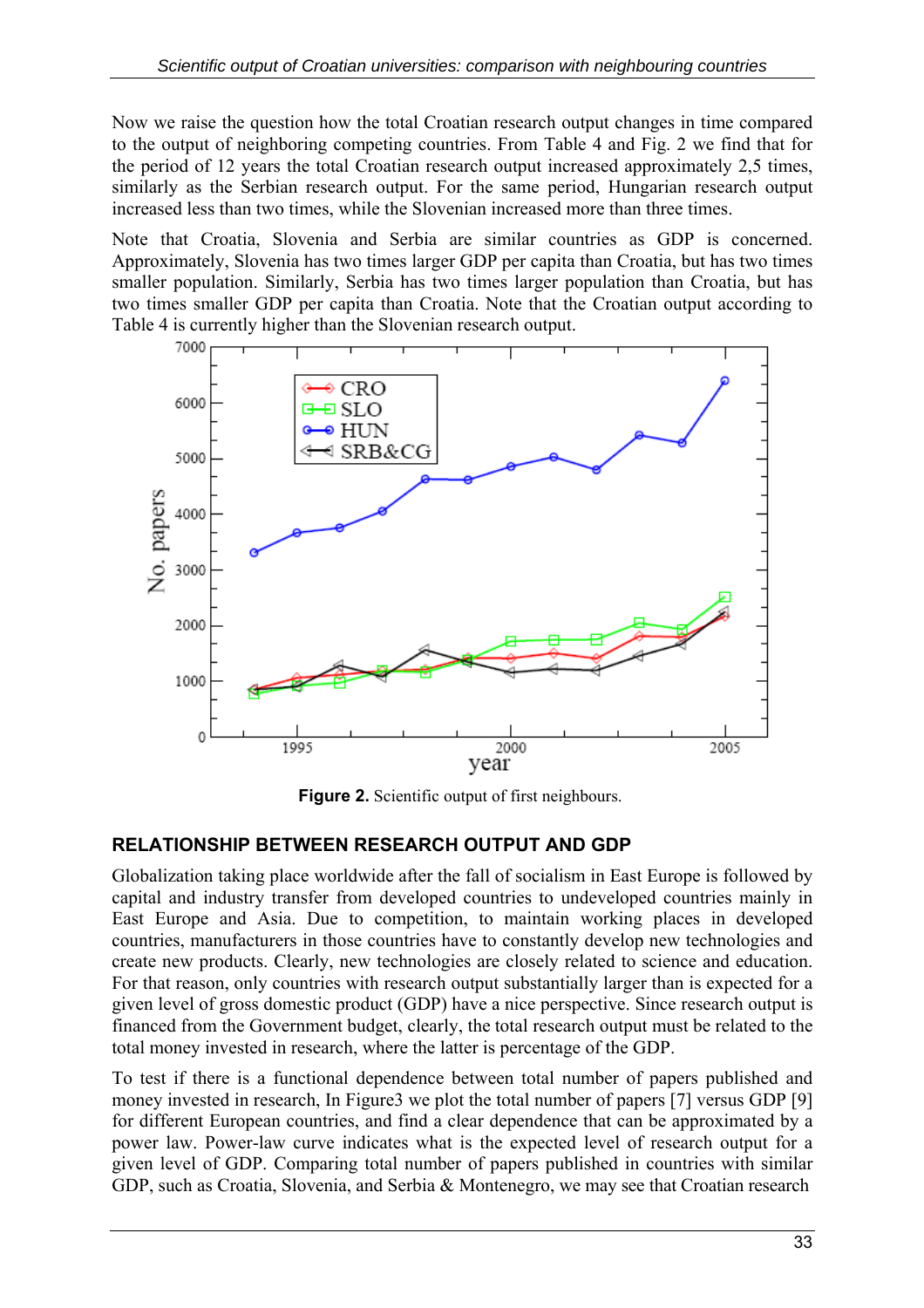

**Figure 3.** Log-log plot of total number of papers versus GDP calculated for European countries in 2004.

output is as expected for the Croatian level of GDP. Among countries exposed, Israel (well above the power-law curve) shows the best result with much more papers published than expected for a given level of GDP.

### **MAJOR UNIVERSITY VS. REGIONALS': CASE OF CIVIL ENGINEERING**

It is commonly believed that each faculty at the University of Zagreb has substantially larger research output than the corresponding faculty at any regional university. Here we choose the case of Faculty of Civil Engineering existing at each of four largest Croatian universities. In Table 5 for the period 1991-2005 we report their research output. Obviously, even with substantially smaller number of employees and projects, Faculties of Civil Engineering in Rijeka and Split are more productive than the corresponding Faculty at the University of Zagreb. Till 1 September 2006 we find 3 papers with Rijeka address, and one paper with Zagreb address.

**Table 5.**:Research output for the period 1991-2005 for four Faculties of Civil Engineering. In the parenthesis are shown number of teachers and teaching assistants. In the third row are given numbers of projects suported by the Croatian Ministry of Science, Education and Sport. In the last row we show the number of papers published which include the address of the Faculty.

|                                | <b>Zagreb</b> | <b>Rijeka</b> | <b>Split</b> | Osijek |
|--------------------------------|---------------|---------------|--------------|--------|
| <b>Teaching staff</b>          | 68 (4, 37)    |               | 36(8, 26)    | 14.    |
| No. of supported projects      | 30            |               |              |        |
| No. of papers (1991-2005) with | 10            | 14            |              |        |
| the address of the Faculty     |               |               |              |        |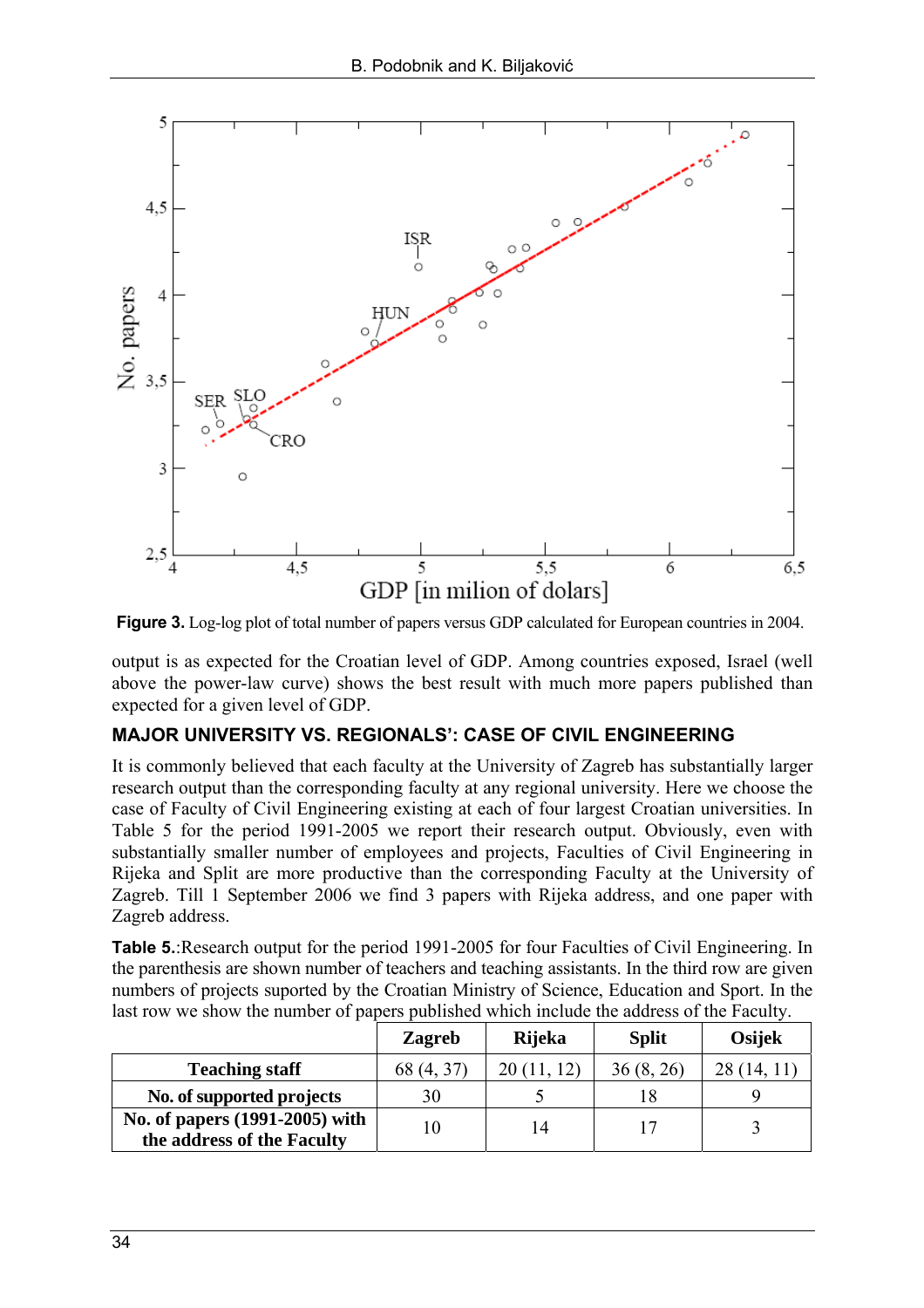## **CONCLUSIONS**

In this paper we show that the relative difference between the major Croatian University and the rest of the Croatian universities has been gradually decreasing. This positive trend contributes to the decentralization of Croatian science. A good example of decentralization is Hungary, where the largest university is the University of Szeged, not the Eötvös Loránd University situated in Budapest. We hope the policy of decentralization in science will continue in years to come. The larger research output in regional universities may be easily achieved by increasing the number of scientists working in natural sciences, who are generally most productive.

The results obtained for the research output of universities in Table 3 should be put in correlation with the ranking of world's universities where, for the last three years, the none of Croatian universities was among the 500 most prestigious world universities. Even though the University of Zagreb published more papers than the Eötvös Loránd University and the University of Szeged, for each of the last three years, the two Hungarian universities were placed on the list of 500 most prestigeous universities.

As a future work, in evaluation of performance of each Croatian university it would be highly desirable to put in correlation the research output with the number of projects and money invested in each university. This might help in choosing the best strategy that could bring Croatian largest universities to the level of the best 500 world universities.

## **REFERENCES**

- [1] -, *Academic Ranking of World universities*. [http://ed.stju.edu.cn/ranking.htm,](http://ed.stju.edu.cn/ranking.htm)
- [2] Klaic, B.: *Analysis of scientific productivity in Croatia according to the Science Citation Index, the Social Science Citation Index, and Arts & Humanities Citation Index for the 1980-1995 period*. Croatian Medical Journal **38**(2), 88-98, 1997,

[3] Jovicic, A, et al.: *Science doctors in Croatia: Their productivity from 1991 to 1996. I. Nonproductive scientists*. In Croatian.

Društvena istraživanja (Zagreb) **9**(4), 513-527, 1999,

- [4] Sorokin, B.; Jovicic, A; Ailadic, I. and Silobrcic, V.: *Science doctors in Croatia: Their productivity from 1991 to 1998. II. Non-productive scientists*. In Croatian. Društvena istraživanja (Zagreb) **11**(4-5), 751-760, 2002,
- [5] Klaic Bencetic, Z. and Klaic, B.: *Croatian scientific publications in top journals according to the Science Citation Index for the 1980-2000 period*. Scientometrics **61**(2), 237-267, 2004,
- [6] Jokić, M.; Stepanić, J.; Kamenar, N. and Silobrčić, V.: *Research Output of Croatian universities from 1996 to 2004, registered by the Science citation Index-Expanded*. Interdisciplinary Description of Complex Systems **4**(1), 44-50, 2006, [http://indecs.znanost.org/2006/indecs2006-pp44-50.html,](http://indecs.znanost.org/2006/indecs2006-pp44-50.html)
- [7] Thomson Scientific: *Web of Science*. [http://wos.irb.hr.](http://wos.irb.hr)